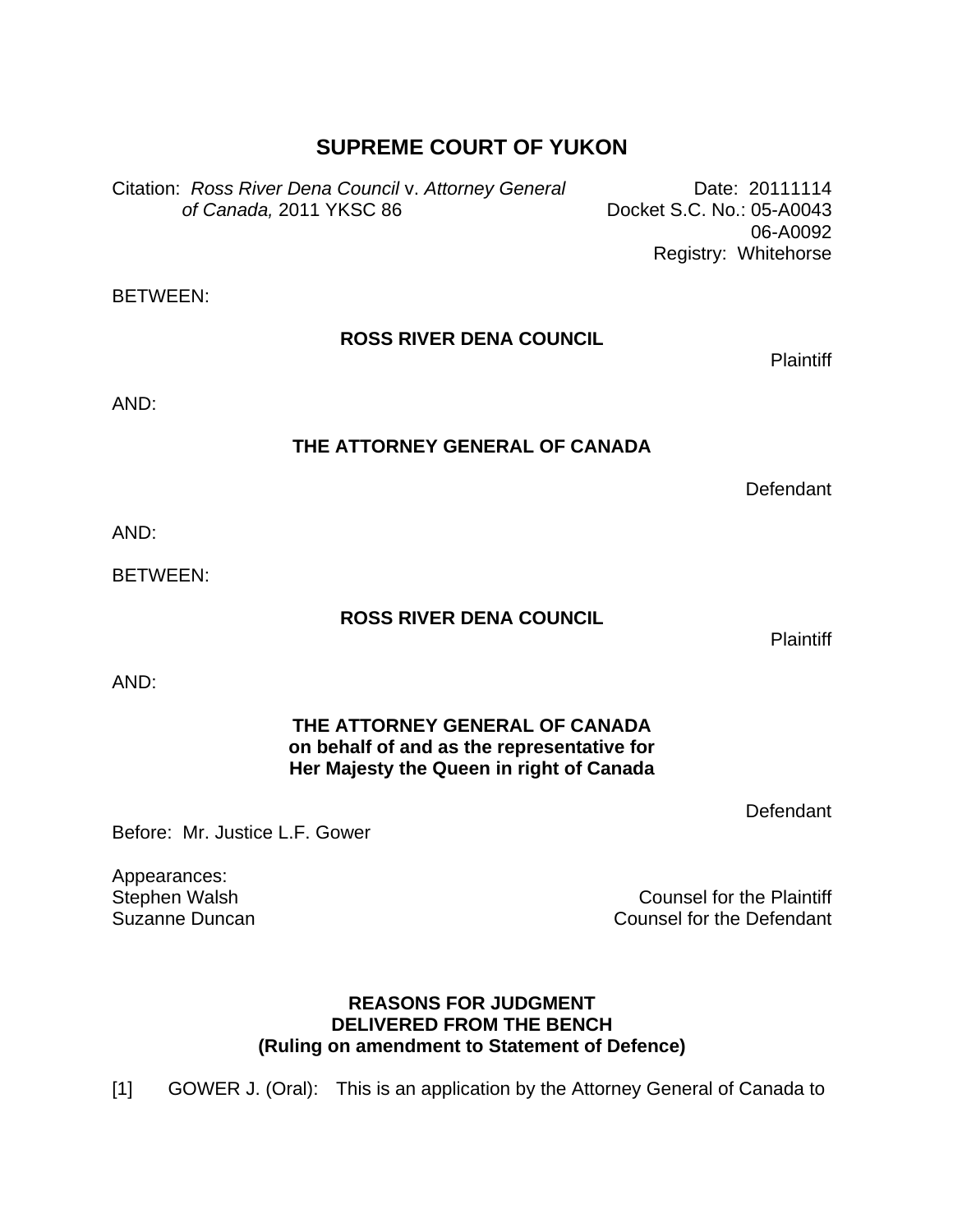amend its statement of defence in the 2006 action, specifically at para. 22. The amendments are set out in detail at para. 6 of Canada's outline on this application and I do not think there is any need to read them into the record. There is, however, one change to the amendment in para. 22(b) of the proposed amended fresh amended statement of defence, and that is that it will now read:

> "he admits that the provisions of the *Rupert's Land* and *North-Western Territory Order*, including the terms and conditions referred to by the plaintiffs, are part of the *Constitution of Canada*, and, as such, their constitutional effect, if any, is subject to being interpreted and applied by this Court;"

[2] One of the leading cases on the principles to be considered in such an

amendment is *Langret Investments S.A.* v. *McDonnell*, [1996] B.C.J. No. 550, a

decision of the British Columbia Court of Appeal. At para. 34 of that decision, Rowles

J.A., speaking for the Court, said:

"Rule 24(1) of the Rules of Court in British Columbia allows a party to amend an originating process or pleading. Amendments are allowed unless prejudice can be demonstrated by the opposite party or the amendment will be useless. The rationale for allowing amendments is to enable the real issues to be determined. The practice followed in civil matters when amendments are sought fulfils the fundamental objective of the civil rules which is to ensure the just, speedy and inexpensive determination of every proceeding on the merits."

[3] Mr. Walsh has made it clear in his submissions that he is not asserting any prejudice from the proposed amendment, but wished to put his remarks on the record because, in his view, the Crown has resiled from a previous position in a case

management conference.